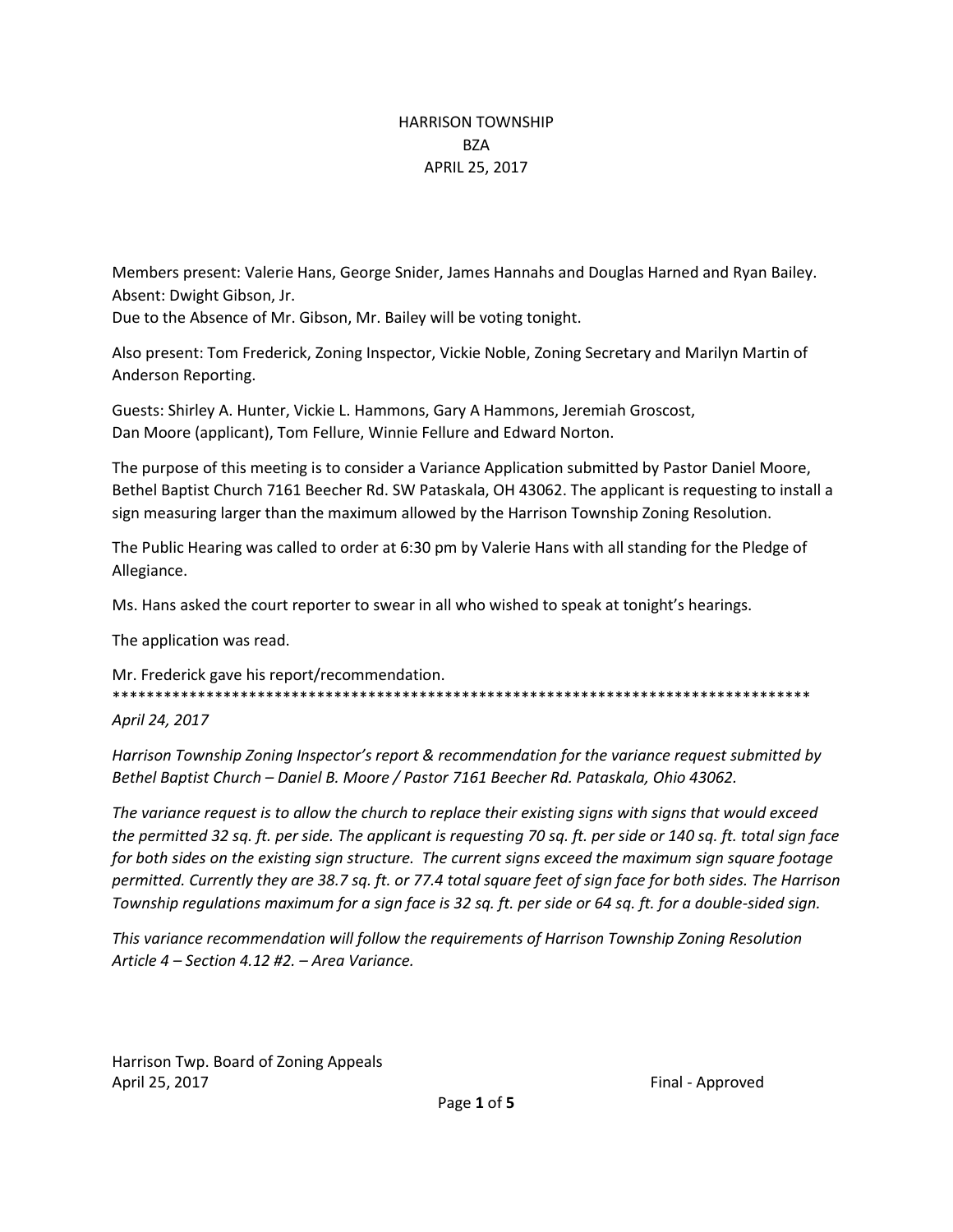#### *Area Variance Section 4.12 #2*

*#2 states the factors to be considered and weighed in determining whether a property owner seeking an area variance has encountered practical difficulties in the use of the property. They include but not limited to:*

### *a. whether the property in question will yield a reasonable return or whether there can be any beneficial use of the property without a variance.*

*I believe that the Bethel Baptist church would continue without the variance.*

#### *b. whether the variance is substantial.*

*The current zoning regulations permits 32 sq. ft. of sign face and 64 sq. ft. total for a two-sided sign.* 

*The current existing signs at the Bethel Baptist Church are 38.7 sq. ft. or 77.4 sq. ft. for both sides. This is 6.7 sq. ft. over the 32 sq. ft. per side and 13.4 sq. ft. over the current regulations for both sides.* 

*The proposed signs are 70 sq. ft. per side or 140 sq. ft. for both sides. This is 38 sq. ft. over the current zoning regulations per side or 76 sq. ft. for both sides.* 

*Considering the existing signs which are 38.7 sq. ft. (77.4 for both sides), the proposed signs would be 31.3 sq. ft. or 62.6 sq. ft. both sides larger.* 

*If looking at the current zoning regulations the proposed signs are more than double the 32 sq. ft. permitted per side.* 

*If looking at the existing signs (38.7 per side / 77.4 for both sides) the proposed signs are a little less square footage (70 sq. ft.) than the total square footage for the total of both sides of the existing signs (77.4 total sign faces).*

# *c. whether the essential character of the neighborhood would be substantially altered or whether adjoining properties would suffer a substantial determent as a result of the variance.*

*Considering the location of the existing sign structure and the business use of the property to the east of the church property I do not feel there would be a detrimental effect on that property. This is where Scott's Transmission and Fleet Mobile businesses are located. Also, the location of the existing sign structure is located lower than Columbus Road. I do not feel this would have a detrimental effect on traffic traveling that street.*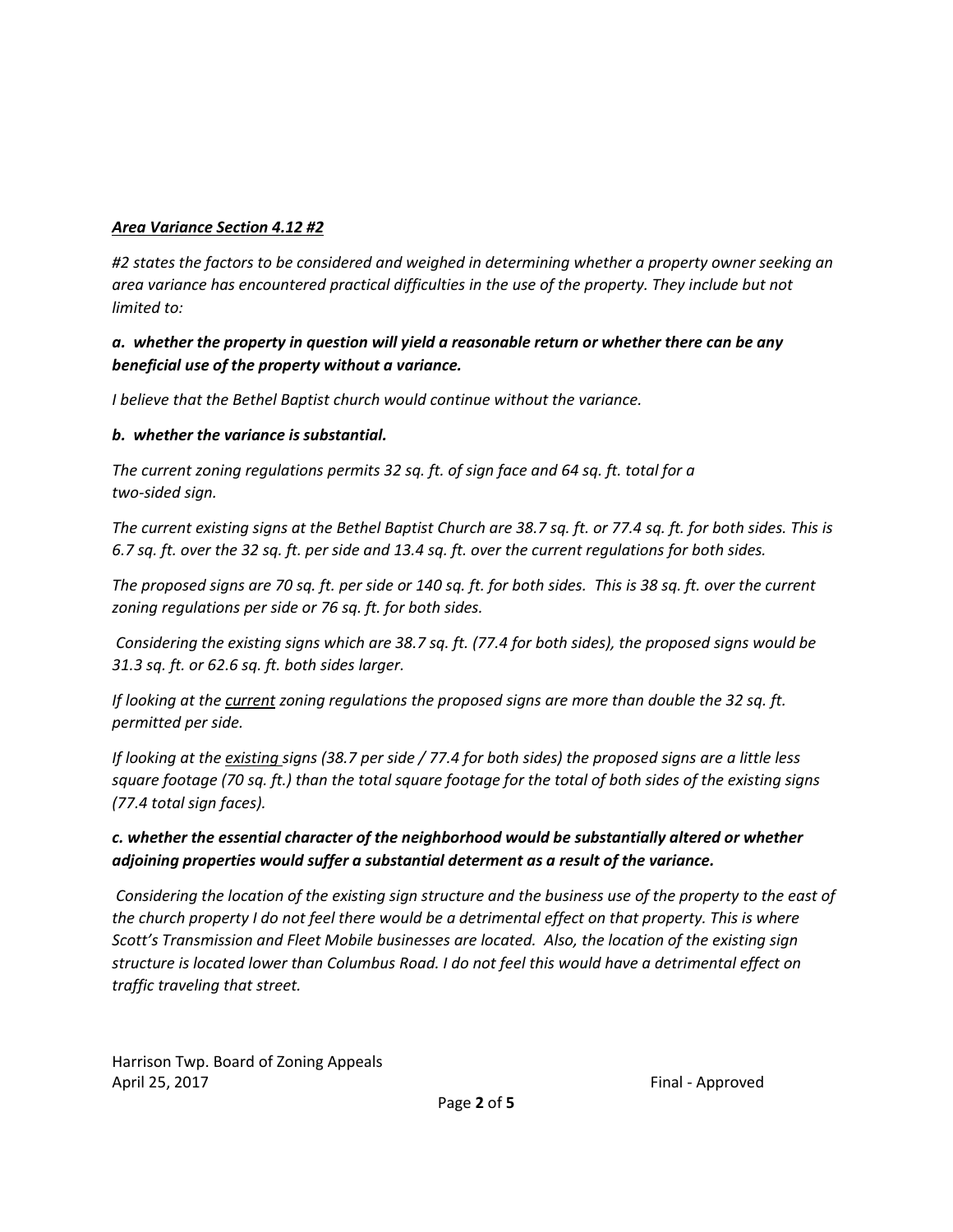*d. whether the variance would adversely affect the delivery of governmental services ( e.g. water, sewer, garbage, medical, fire, police).*

*No.*

*e. whether the property owner purchased the property with knowledge of the zoning restrictions.*

*No.*

## *f. whether the property owner's predicament feasibly can be prevented or corrected through some other method other than a variance.*

*The church does have other options for types of signs to achieve the goal of more visible signage that would not require a variance. One option would be a 32 sq. ft. Variable Message Advertising Device (VMAD) sign. VMAD signs would be like the ones at CVS, Coughlin dealership and Bremen Bank. I believe using VMAD signs would have a more adverse effect on the adjoining residential properties.* 

## *g. whether the spirit and intent behind the zoning requirement would be observed and substantial justice done by granting the variance.*

*I believe the proposed sign will not affect the spirit or intent of the zoning regulations due to the location of the existing sign structure and the placement being lower than Columbus Road. (SR 16).*

*It would be my recommendation to approve the variance request.*

*Thomas D. Frederick Harrison Township Zoning Inspector*

\*\*\*\*\*\*\*\*\*\*\*\*\*\*\*\*\*\*\*\*\*\*\*\*\*\*\*\*\*\*\*\*\*\*\*\*\*\*\*\*\*\*\*\*\*\*\*\*\*\*\*\*\*\*\*\*\*\*\*\*\*\*\*\*\*\*\*\*\*\*\*\*\*\*\*\*\*\*\*\*\*

After presenting his report, Mr. Frederick said he had several calls with questions about this application. Several were concerned about lighting on the proposed sign.

Ms. Hans asked Mr. Moore to give some details.

Pastor Moore said the plans were for LED ground lighting on each side. The light would focus only on the sign. There would also be landscaping.

Mr. Hannahs asked if the current sign is lighted. Pastor Moore said there was lighting but it not operational right now.

Ms. Hans wanted to know if the sign could be lighted without causing a problem for the neighbors. Pastor Moore…yes.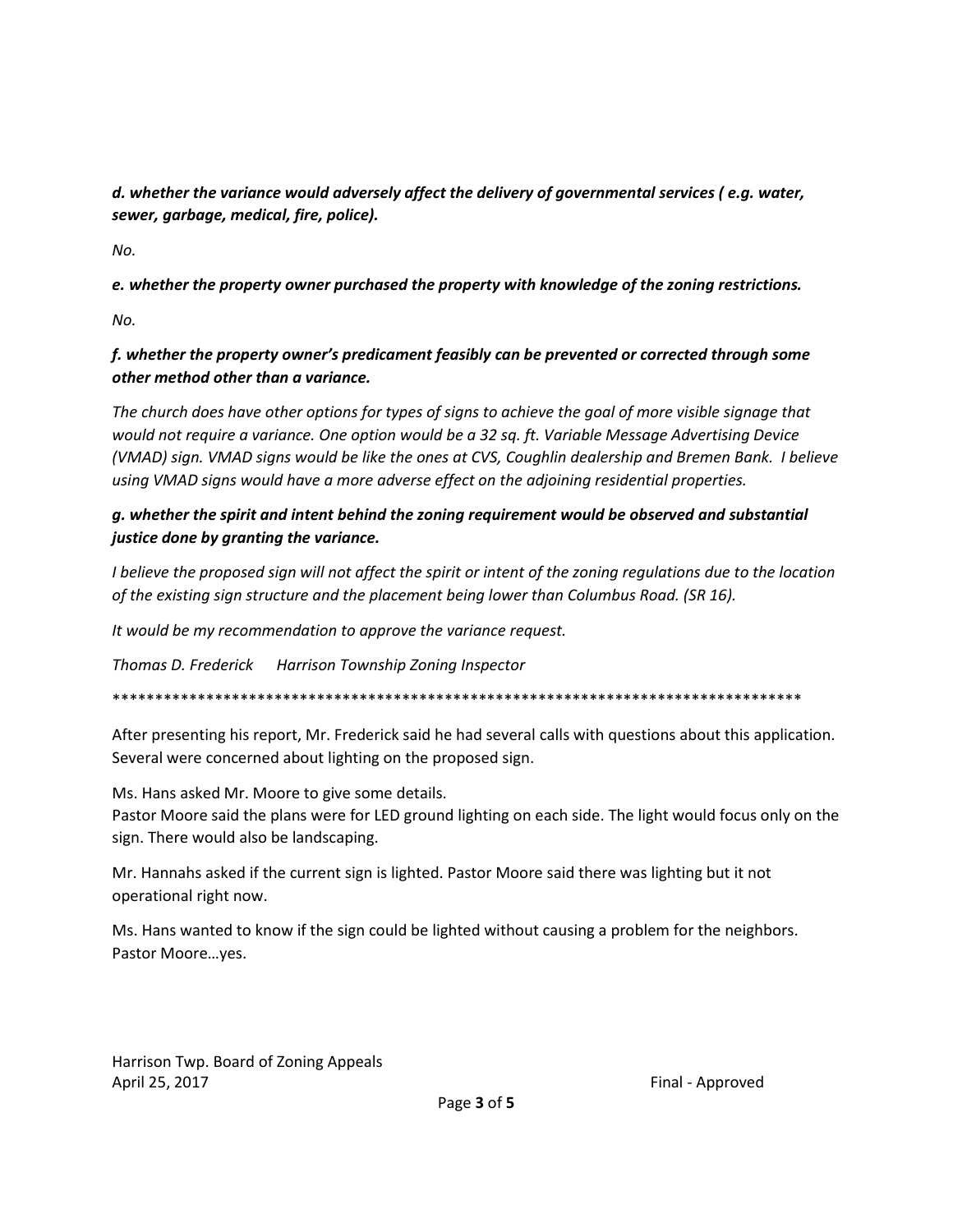Mr. Snider questioned why the application would be approved if it goes beyond the zoning regulations. Ms. Hans said this request is different because of the sign location being lower.

Pastor Moore presented 5 photos of the existing structure and the proposed new sign.

Mr. Groscost stated his house is across from the church and he can see the sign from his house.

Pastor Moore stated the existing structure will not change, only the panels.

Mr. Groscost pointed out that his house is visible in photo # 4.

Ms. Hans asked Mr. Frederick if the house across the road is in a business or residential district. Mr. Frederick answered that the church is zoned business but the house across the road is zoned R-15.

Pastor Moore added that the illumination will probably not be all night and the lighting should not shine toward Mr. Groscost's property.

Ms. Hans is concerned about LED lighting. She asked if down lighting had been considered. Pastor Moore said they would consider another type of lighting. Mr. Bailey wanted to know the color of the lighting…. warm or bright. Pastor Moore stated they would not need the light to be bright.

Mr. Harned is also concerned about the lighting. He informed Pastor Moore that he was one of the neighboring properties that was notified, therefore, he would not be voting on this application.

Ms. Hans asked if there was a way to compromise by eliminating the lighting. Pastor Moore is willing to compromise including using downlighting.

Ms. Hans asked for the opinions of the board

Mr. Snider feels the sign is large enough.

Mr. Hannahs thinks the church needs a larger sign.

Mr. Bailey sees no problem since the structure will not change. The only problem he sees is with the lighting issue.

Ms. Hans and Mr. Bailey both think downlighting will work.

Motion made by Valerie Hans to approve the application with the following conditions:

- 1. Lighting will be down lighting and warm white in color
- 2. Lighting will not be permitted to spill onto the roadway or neighboring properties
- 3. Lighting will be turned off between the hours of 11:00 pm and 6:00 am daily
- 4. The sign structure of the sign will remain the same dimensions as the existing sign.
- 5. Print signage will be as proposed.